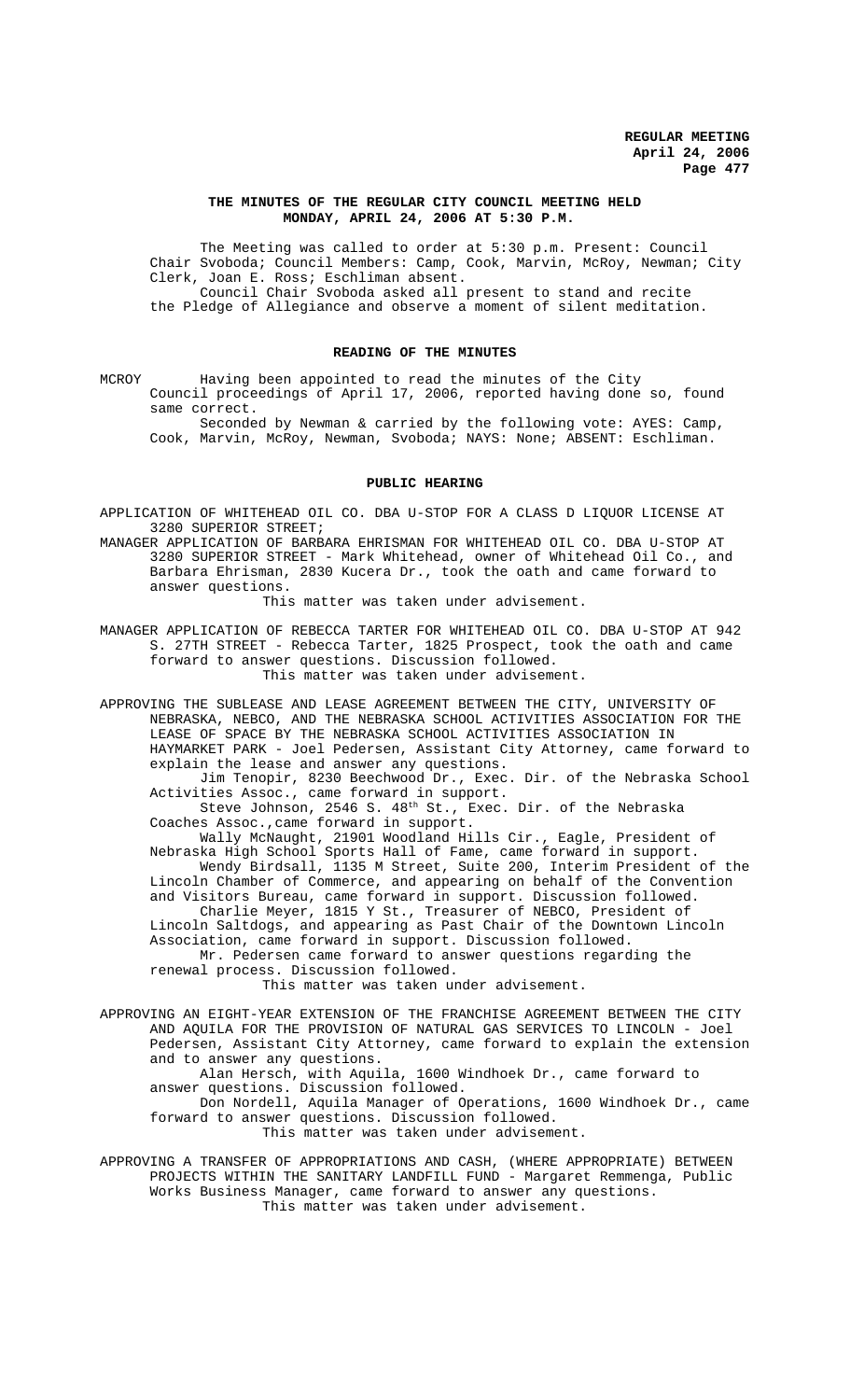CHANGE OF ZONE 05082 - APPLICATION OF SIERRA INVESTMENTS, LLC, FOR A CHANGE OF ZONE FROM R-6 RESIDENTIAL DISTRICT TO B-3 COMMERCIAL DISTRICT ON PROPERTY GENERALLY LOCATED AT THE SOUTHWEST CORNER OF 21ST AND K STREETS - Tony Hillhouse, Employee and Officer of Glenn's CarStar Body Shop, 2121 P St., came forward in support of the change of zone to relocate their business as their client base is in the central downtown area. Laura Bell, Commercial Real Estate broker with Commercial Realty Group, 3721 Timberline Court, came forward in support. Allen Hillhouse, Manager of Glenn's CarStar Body Shop, 12401 West Denton Road, came forward in support. Bruce Bailey, Design Associates, 1609 N Street, came forward in support. Discussion followed. Mark Hunzeker, 1045 Lincoln Mall, Suite 200, came forward representing the applicant to explain the change of zone. Discussion followed. Glenn Hillhouse, owner of Glenn's CarStar Body Shop, 2121 P Street, came forward in support. Nicole Fleck-Tooze, Public Works & Utilities, came forward with concerns of access issues. Discussion followed. Mr. Hunzeker came forward in rebuttal to explain the access to the business. Discussion followed. This matter was taken under advisement. VACATION 05012 - VACATING THE EAST/WEST ALLEY FROM NORTH 33RD TO NORTH  $34^{TH}$ STREETS, BETWEEN O AND P STREETS - Mark Hunzeker, 1045 Lincoln Mall, Suite 200, came forward representing B & J Partnership to use a portion of the alley for their project. Discussion followed. This matter was taken under advisement. APPEAL OF BOB AND VICKI ROKEBY AND LARRY SCHMIEDING FROM THE PLANNING

COMMISSION APPROVAL OF PRELIMINARY PLAT 06002 SCHWORER ADDITION FOR FOUR (4) LOTS FOR COMMERCIAL DEVELOPMENT, WITH WAIVERS OF THE TIME FRAME FOR IMPROVEMENTS AND POSTING OF SURETIES AND WAIVER OF THE STORMWATER DETENTION REQUIREMENTS, IN PROPERTY GENERALLY LOCATED AT NORTH 33RD AND SUPERIOR STREETS - Mark Hunzeker, 1045 Lincoln Mall, Suite 200, came forward representing the applicant requesting for deferral of one week. This matter was taken under advisement.

APPROVING SUPPLEMENTAL AGREEMENT NO. 1 BETWEEN THE CITY AND THE NEBRASKA DEPARTMENT OF ROADS FOR THE STATE TO UNDERTAKE THE CONSTRUCTION INSPECTION FOR THE PROJECT AND TO OBLIGATE FEDERAL FUNDS ON PROPERTY GENERALLY LOCATED AT SOUTH 14TH STREET AND HIGHWAY 2 - Nicole Fleck-Tooze, Public Works & Utilities, came forward to answer any questions. Discussion followed.

This matter was taken under advisement.

**\*\* END OF PUBLIC HEARING \*\***

**TOOK BREAK 7:40 P.M. RECONVENED 7:47 P.M.**

# **COUNCIL ACTION**

### **LIQUOR RESOLUTIONS**

APPLICATION OF WHITEHEAD OIL CO. DBA U-STOP FOR A CLASS D LIQUOR LICENSE AT 3280 SUPERIOR STREET - CLERK read the following resolution, introduced by Jon Camp, who moved its adoption for approval:<br>A-83825 BE IT RESOLVED by the City Council of the C BE IT RESOLVED by the City Council of the City of Lincoln, Nebraska:

That after hearing duly had as required by law, consideration of the facts of this application, the Nebraska Liquor Control Act, and the pertinent City ordinances, the City Council recommends that the application of Whitehead Oil Co. dba U-Stop for a Class "D" liquor license at 3280 Superior Street, Lincoln, Nebraska, for the license period ending April 30, 2006, be approved with the condition that the premise complies in every respect with all city and state regulations. The City Clerk is directed to transmit a copy of this resolution to the Nebraska Liquor Control Commission.

Introduced by Jon Camp

Seconded by Marvin & carried by the following vote: AYES: Camp, Cook, Marvin, McRoy, Newman, Svoboda; NAYS: None; ABSENT: Eschliman.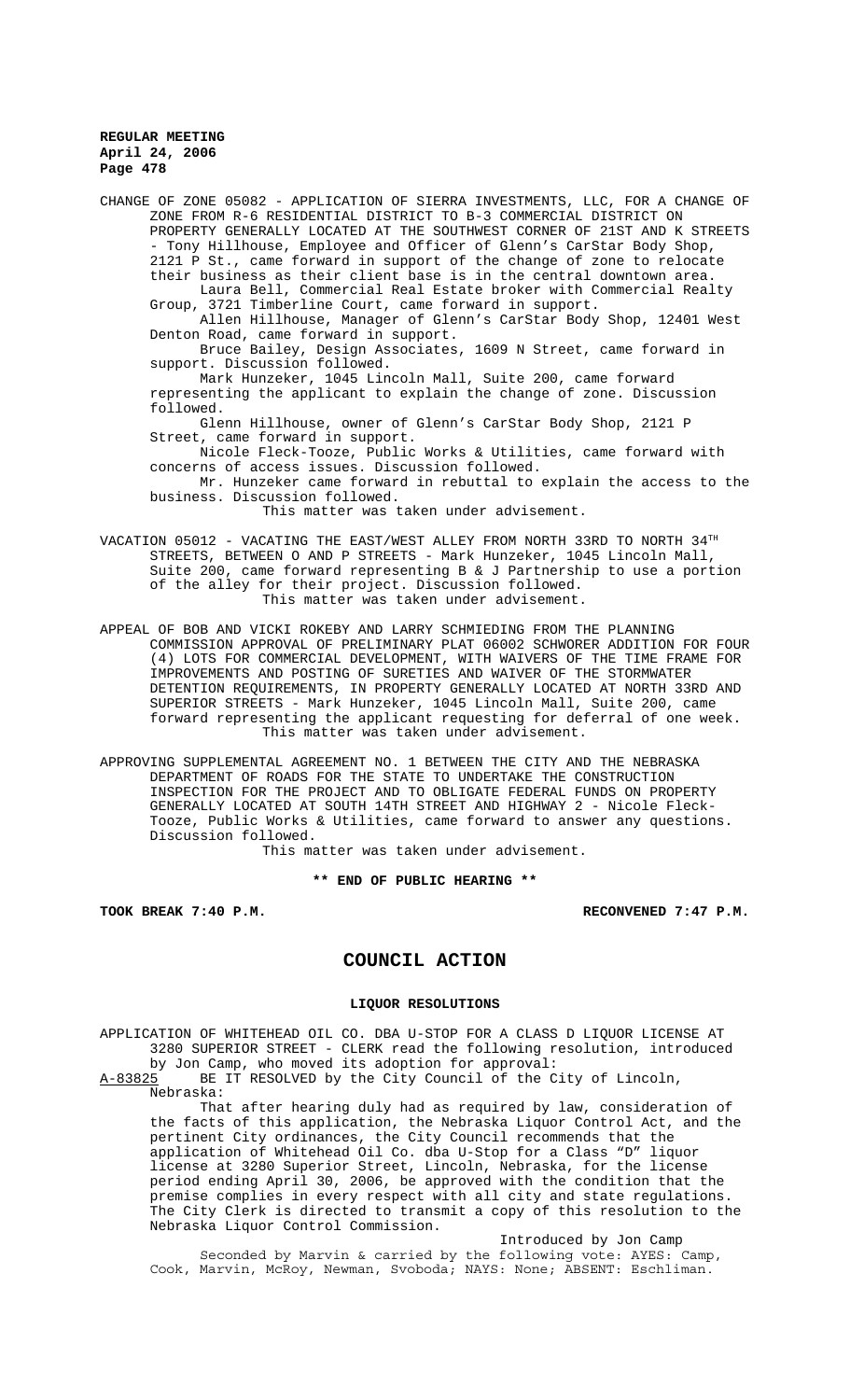MANAGER APPLICATION OF BARBARA EHRISMAN FOR WHITEHEAD OIL CO. DBA U-STOP AT 3280 SUPERIOR STREET - CLERK read the following resolution, introduced by Jon Camp, who moved its adoption for approval:

A-83826 WHEREAS, Whitehead Oil Co. dba U-Stop located at 3280 Superior Street, Lincoln, Nebraska has been approved for a Retail Class "D"

liquor license, and now requests that Barbara Ehrisman be named manager; WHEREAS, Barbara Ehrisman appears to be a fit and proper person to manage said business.

NOW, THEREFORE, BE IT RESOLVED by the City Council of the City of Lincoln, Nebraska:

That after hearing duly had as required by law, consideration of the facts of this application, the Nebraska Liquor Control Act, and the pertinent City ordinances, the City Council recommends that Barbara Ehrisman be approved as manager of this business for said licensee. The City Clerk is directed to transmit a copy of this resolution to the Nebraska Liquor Control Commission.

### Introduced by Jon Camp

Seconded by Newman & carried by the following vote: AYES: Camp, Cook, Marvin, McRoy, Newman, Svoboda; NAYS: None; ABSENT: Eschliman.

MANAGER APPLICATION OF REBECCA TARTER FOR WHITEHEAD OIL CO. DBA U-STOP AT 942 S. 27TH STREET - CLERK read the following resolution, introduced by Jon Camp, who moved its adoption for approval:<br>A-83827 WHEREAS, Whitehead Oil Co. dba U-Sto

WHEREAS, Whitehead Oil Co. dba U-Stop located at 942 S. 27<sup>th</sup>

Street, Lincoln, Nebraska has been approved for a Retail Class "B" liquor license, and now requests that Rebecca Tarter be named manager; WHEREAS, Rebecca Tarter appears to be a fit and proper person to manage said business.

NOW, THEREFORE, BE IT RESOLVED by the City Council of the City of Lincoln, Nebraska:

That after hearing duly had as required by law, consideration of the facts of this application, the Nebraska Liquor Control Act, and the pertinent City ordinances, the City Council recommends that Rebecca Tarter be approved as manager of this business for said licensee. The City Clerk is directed to transmit a copy of this resolution to the Nebraska Liquor Control Commission.

Introduced by Jon Camp Seconded by Newman & carried by the following vote: AYES: Camp, Cook, Marvin, McRoy, Newman, Svoboda; NAYS: None; ABSENT: Eschliman.

# **ORDINANCES - 2ND READING & RELATED RESOLUTIONS (as required)**

- APPROVING THE SUBLEASE AND LEASE AGREEMENT BETWEEN THE CITY, UNIVERSITY OF NEBRASKA, NEBCO, AND THE NEBRASKA SCHOOL ACTIVITIES ASSOCIATION FOR THE LEASE OF SPACE BY THE NEBRASKA SCHOOL ACTIVITIES ASSOCIATION IN HAYMARKET PARK - CLERK read an ordinance, introduced by Annette McRoy, accepting and approving a Sublease and Lease Agreement between the City of Lincoln, University of Nebraska, NEBCO and the Nebraska School Activities Association for the lease of space by the Nebraska School Activities Association at Haymarket Park, near  $6^{\text{th}}$  and Charleston Streets, Lincoln, Lancaster County, Nebraska commencing April 1, 2006 for a Sublease term coinciding with the Lease for the Ballpark Facilities and a Lease in the event the Ballpark Facilities Lease is early terminated, allowing the NSAA facilities on the space up to September 30, 2035, coinciding with the full term of the Ballpark Facilities Lease, the second time.
- APPROVING AN EIGHT-YEAR EXTENSION OF THE FRANCHISE AGREEMENT BETWEEN THE CITY AND AQUILA FOR THE PROVISION OF NATURAL GAS SERVICES TO LINCOLN - CLERK read an ordinance, introduced by Annette McRoy, whereas, under the City Charter and authority under the laws of the State of Nebraska (See: Neb. Rev. Stat. § 15-222, See Also: Neb. Rev. Stat. § 19-4603, Repealed, Laws 2003, LB 790, effective May 31, 2003), the City of Lincoln is authorized to negotiate with and enter into franchise agreements with private utility companies to, among other things, locate improvements in the public rights-of-way for purposes of providing utility services including natural gas services to citizens of the City, the second time.
- APPROVING A TRANSFER OF APPROPRIATIONS AND CASH, (WHERE APPROPRIATE) BETWEEN PROJECTS WITHIN THE SANITARY LANDFILL FUND - CLERK read an ordinance, introduced by Annette McRoy, approving the transfer of unspent and unencumbered appropriations and cash (if any) between certain capital improvement projects within the Sanitary Landfill Fund, the second time.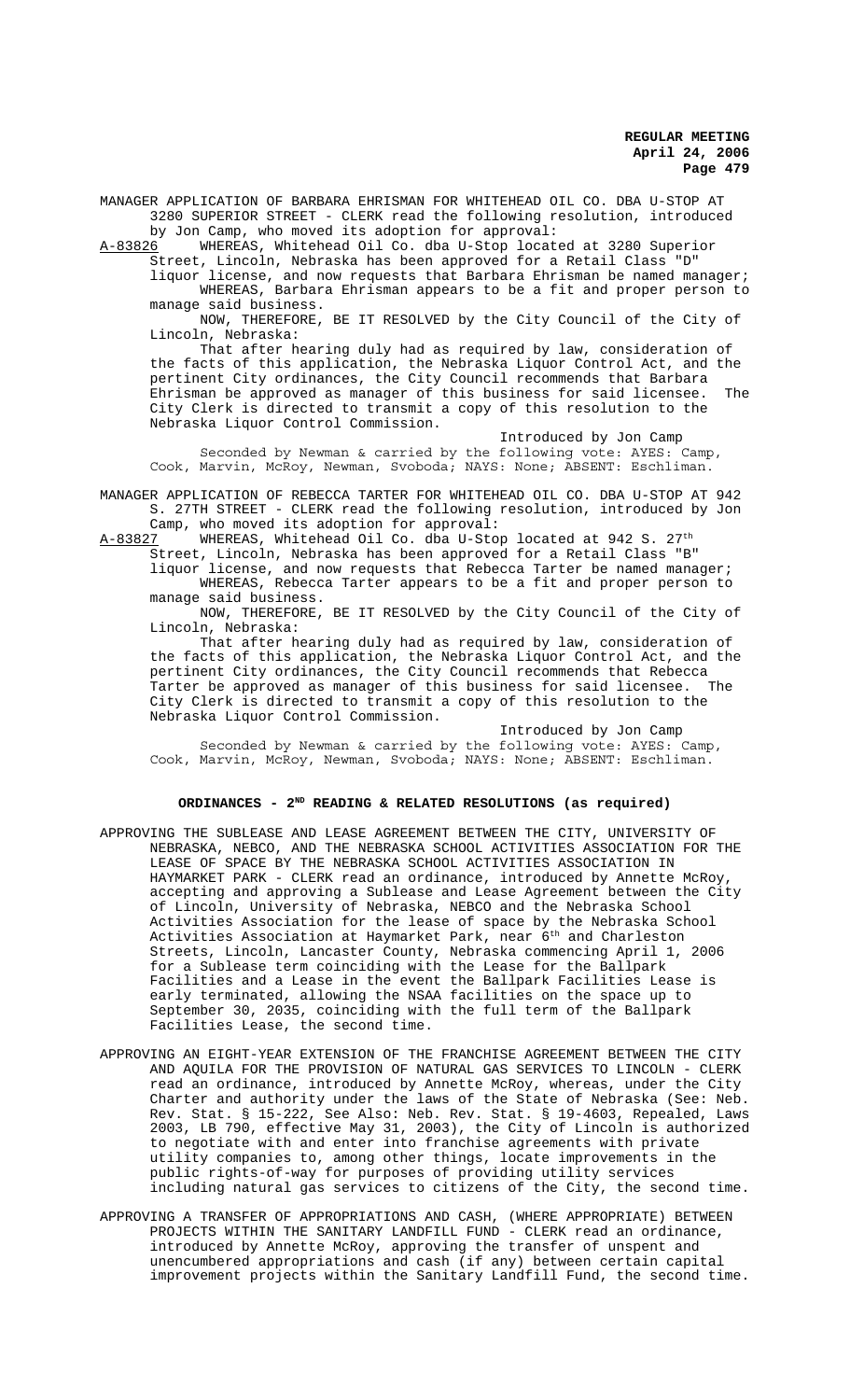- CHANGE OF ZONE 05082 APPLICATION OF SIERRA INVESTMENTS, LLC, FOR A CHANGE OF ZONE FROM R-6 RESIDENTIAL DISTRICT TO B-3 COMMERCIAL DISTRICT ON PROPERTY GENERALLY LOCATED AT THE SOUTHWEST CORNER OF 21ST AND K STREETS - CLERK read an ordinance, introduced by Annette McRoy, amending the Lincoln Zoning District Maps attached to and made a part of Title 27 of the Lincoln Municipal Code, as provided by Section 27.05.020 of the Lincoln Municipal Code, by changing the boundaries of the districts established and shown thereon, the second time.
- VACATION 05012 VACATING THE EAST/WEST ALLEY FROM NORTH 33RD TO NORTH  $34^{\text{TH}}$ STREETS, BETWEEN O AND P STREETS - CLERK read an ordinance, introduced by Annette McRoy, vacating the east/west alley from North 33<sup>rd</sup> to North 34<sup>th</sup> Streets between O and P Street, and retaining title thereto in the City of Lincoln, Lancaster County, Nebraska, the second time.

#### **RESOLUTIONS**

- APPEAL OF BOB AND VICKI ROKEBY AND LARRY SCHMIEDING FROM THE PLANNING COMMISSION APPROVAL OF PRELIMINARY PLAT 06002 SCHWORER ADDITION FOR FOUR (4) LOTS FOR COMMERCIAL DEVELOPMENT, WITH WAIVERS OF THE TIME FRAME FOR IMPROVEMENTS AND POSTING OF SURETIES AND WAIVER OF THE STORMWATER DETENTION REQUIREMENTS, IN PROPERTY GENERALLY LOCATED AT NORTH 33RD AND SUPERIOR STREETS - PRIOR to reading:
- COOK Moved to delay Public Hearing & Action for one week to 5/01/06. Seconded by McRoy & carried by the following vote: AYES: Camp, Cook, Marvin, McRoy, Newman, Svoboda; NAYS: None; ABSENT: Eschliman.
- APPROVING SUPPLEMENTAL AGREEMENT NO. 1 BETWEEN THE CITY AND THE NEBRASKA DEPARTMENT OF ROADS FOR THE STATE TO UNDERTAKE THE CONSTRUCTION INSPECTION FOR THE PROJECT AND TO OBLIGATE FEDERAL FUNDS ON PROPERTY GENERALLY LOCATED AT SOUTH 14TH STREET AND HIGHWAY 2 - PRIOR to reading: NEWMAN Moved to amend Bill No. 06R-78 in the following manner:
- 1. On page 1, line 4, delete the words "for the construction inspection for the project and".
	- Seconded by McRoy & carried by the following vote: AYES: Camp, Cook, Marvin, McRoy, Newman, Svoboda; NAYS: None; ABSENT: Eschliman.
- CLERK Read the following resolution, introduced by Annette McRoy, who moved its adoption:

A-83828 BE IT RESOLVED by the City Council of the City of Lincoln, Nebraska:

That the attached Supplemental Agreement No. 1 between the City of Lincoln and the State of Nebraska Department of Roads for Project No.  $STPP-5221(2)$ , State CN-12742, for the construction inspection for project and to obligate Federal funds for the Intersection Safety Improvement Project at South 14th Street and Highway 2, in accordance with the terms and conditions contained in said Agreement, is hereby approved and the Mayor is authorized to execute the same on behalf of the City of Lincoln.

The City Clerk is directed to return the executed copies of the Agreement to the Public Works and Utilities Department, for transmittal and execution by the State Department of Roads.

Introduced by Annette McRoy Seconded by Marvin & carried by the following vote: AYES: Camp, Cook, Marvin, McRoy, Newman, Svoboda; NAYS: None; ABSENT: Eschliman.

# **PETITIONS AND COMMUNICATIONS**

SETTING THE HEARING DATE OF MONDAY, MAY 8, 2006 AT 1:30 P.M. FOR THE APP. OF CETAK'S GOURMET MEATS & SAUSAGES, INC. DBA CETAK'S GOURMET MEATS & SAUSAGES FOR A CLASS D LIQUOR LICENSE AT 4107 PIONEER WOODS DRIVE, SUITE 104 - CLERK read the following resolution, introduced by Patte Newman, who moved its adoption for approval:

A-83829 BE IT RESOLVED by the City Council, of the City of Lincoln, that a hearing date is hereby set for Monday, May 8, 2006, at 1:30 p.m. or as soon thereafter as possible in the City Council Chambers, County-City Building, 555 S. 10<sup>th</sup> St., Lincoln, NE, for the Class "D" Liquor License Application of Cetak's Gourmet Meats & Sausages, Inc. dba Cetak's Gourmet Meats & Sausages located at 4107 Pioneer Woods Drive, Suite 104. If the Police Dept. is unable to complete the investigation by said time, a new hearing date will be set.

Introduced by Patte Newman Seconded by Camp & carried by the following vote: AYES: Camp, Cook, Marvin, McRoy, Newman, Svoboda; NAYS: None; ABSENT: Eschliman.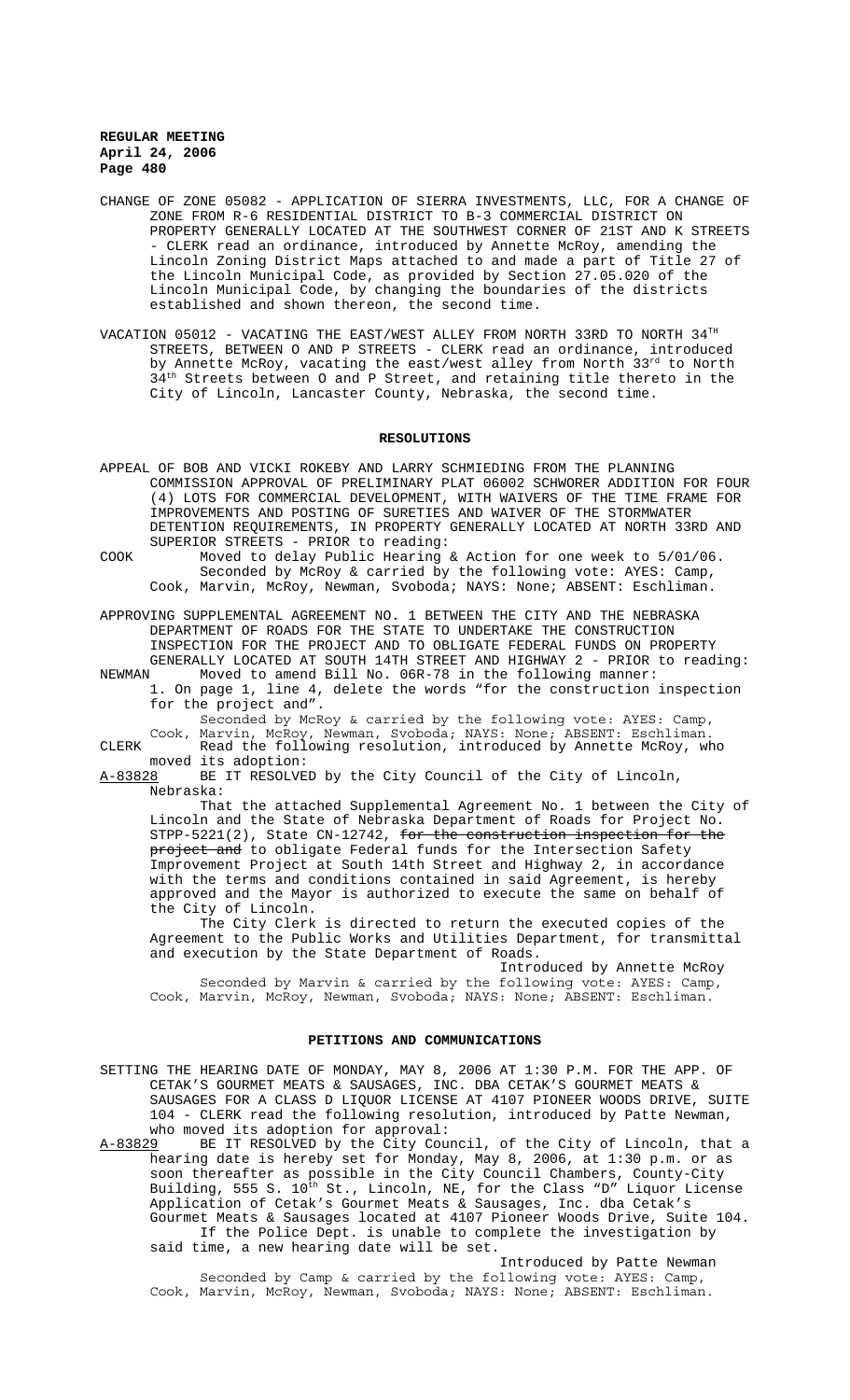THE FOLLOWING HAVE BEEN REFERRED TO THE PLANNING DEPT.: Change of Zone No. 06019 - App. of City Attorney to amend Title 27 of the Lincoln Municipal Code by amending Sections 27.61.090 and 27.63.280. Special Permit No. 06025 - App. of Mike and Lynn Price, for the operation of a tree service on property generally located at S.  $68<sup>th</sup>$ Street and Bennet Road. Special Permit No. 06026 - App. of Verizon Wireless, for a 105 ft. tall wireless facility on property generally located at N. 84<sup>th</sup> Street and Holdrege Street. Special Permit No. 06027 - App. of Lincoln Housing Authority for Prairie Crossing Community Unit Plan for approximately 76 dwelling units on property generally located at S. 33 $^{\rm rd}$  Street and Grainger Parkway. Use Permit No. 06004 - App. of Olsson Associates for approximately 224,000 sq. ft. of commercial floor area, with requests to waive internal yard setbacks and to permit ground signs for the individual site buildings to be more than 30 ft. from the building, on property generally located at S. 40<sup>th</sup> Street and Yankee Hill Road.

#### **REPORTS OF CITY OFFICERS**

REAPPOINTING LARRY HUDKINS, TONY MESSINEO, HENA ROY, AND ED SCHNEIDER TO THE LINCOLN-LANCASTER COUNTY BOARD OF HEALTH FOR THREE-YEAR TERMS EXPIRING APRIL 15, 2009 - CLERK read the following resolution, introduced by Annette McRoy, who moved its adoption:<br>A-83830 BE IT RESOLVED by the City Counc

BE IT RESOLVED by the City Council of the City of Lincoln, Nebraska:

That the reappointment of Larry Hudkins, Tony Messineo, Hena Roy, and Ed Schneider to the Lincoln-Lancaster County Board for three-year terms expiring April 15, 2009, is hereby approved.

Introduced by Annette McRoy Seconded by Camp & carried by the following vote: AYES: Camp, Cook, Marvin, McRoy, Newman, Svoboda; NAYS: None; ABSENT: Eschliman.

- CLERK'S LETTER AND MAYOR'S APPROVAL OF RESOLUTIONS AND ORDINANCES PASSED BY THE CITY COUNCIL ON APRIL 10, 2006 - CLERK presented said report which was placed on file in the Office of the City Clerk. **(27-1)**
- ANNUAL REPORT FOR THE YEAR OF 2005 PREPARED BY LAW DEPARTMENT CLERK presented said report which was placed on file in the Office of the City Clerk. **(3)**

# ORDINANCES - 1<sup>st</sup> READING & RELATED RESOLUTIONS

- APPROVING THE DEVELOPMENT AND CONDITIONAL ZONING AGREEMENT BETWEEN THE CITY AND B&J PARTNERSHIP RELATING TO THE DEVELOPMENT OF PROPERTY GENERALLY LOCATED ON THE BLOCK BOUNDED BY  $9^{TH}$ ,  $10^{TH}$ , HILL AND VAN DORN STREETS. (Related Items: 06R-86, 06-65) (Action Date: 5/8/06).
- CHANGE OF ZONE 06012 APPLICATION OF B&J PARTNERSHIP FOR A CHANGE OF ZONE FROM R-2 RESIDENTIAL DISTRICT AND O-2 SUBURBAN OFFICE DISTRICT TO B-1 LOCAL BUSINESS DISTRICT ON PROPERTY GENERALLY LOCATED ON THE BLOCK BOUNDED BY 9TH, 10TH, HILL AND VAN DORN STREETS - CLERK read an ordinance, introduced by Patte Newman, amending the Lincoln Zoning District Maps attached to and made a part of Title 27 of the Lincoln Municipal Code, as provided by Section 27.05.020 of the Lincoln Municipal Code, by changing the boundaries of the districts established and shown thereon, the first time.
- CHANGE OF ZONE 06017 APPLICATION OF THE DIRECTOR OF URBAN DEVELOPMENT DEPARTMENT FOR A CHANGE OF ZONE FROM R-2 RESIDENTIAL DISTRICT, O-2 SUBURBAN OFFICE DISTRICT AND H-2 HIGHWAY BUSINESS DISTRICT TO B-3 COMMERCIAL DISTRICT ON PROPERTY GENERALLY LOCATED SOUTHEAST OF THE INTERSECTION OF SOUTH 48TH STREET AND O STREET - CLERK read an ordinance, introduced by Patte Newman, amending the Lincoln District Maps attached to and made a part of Title 27 of the Lincoln Municipal Code, as provided by Section 27.05.020 of the Lincoln Municipal Code, by changing the boundaries of the districts established and shown thereon, the first time.
- CHANGE OF ZONE 06018 AMENDING TITLE 27 OF THE LINCOLN MUNICIPAL CODE BY AMENDING SECTION 27.07.040 AND ADDING NEW SECTIONS 27.03.631 AND 27.63.770 TO DEFINE "TREE SERVICE" AND TO CREATE A SPECIAL PERMIT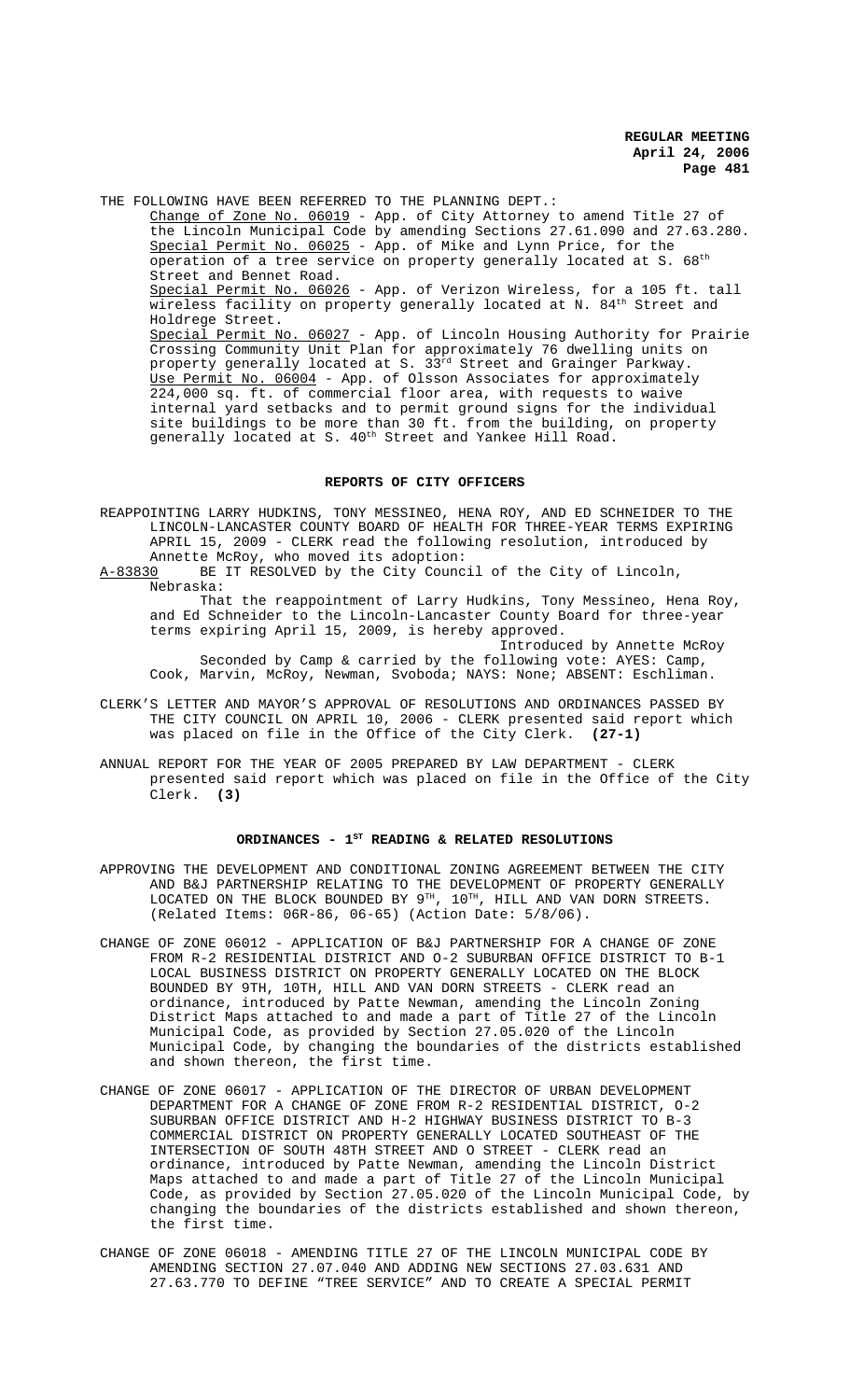> PROVISION IN THE AG AGRICULTURAL DISTRICT TO ALLOW THE LOCATION OF TREE SERVICE BUSINESS ON LAND LOCATED IN THE AG AGRICULTURAL DISTRICT UNDER CERTAIN CONDITIONS - CLERK read an ordinance, introduced by Patte Newman, amending Title 27 of the Lincoln Municipal Code by adding a new section numbered 27.03.633 to provide a definition for "tree service"; amending Section 27.07.040 to add tree service as a permitted special use in the AG Agriculture District; adding a new section numbered 27.63.770 to establish conditions for the approval of tree service as a special permitted use in the AG Agriculture District; and repealing Section 27.07.040 of the Lincoln Municipal Code as hitherto existing, the first time.

# **ORDINANCES - 3RD READING & RELATED RESOLUTIONS (as required)**

DECLARING LOTS 3 - 8, BLOCK 3, COTTAGE HOMES ADDITION AS SURPLUS PROPERTY GENERALLY LOCATED AT 15TH AND CLAREMONT STREETS - CLERK read an ordinance, introduced by Dan Marvin, declaring the City-owned property generally located at North  $15^{\text{th}}$  and Claremont Streets as surplus and authorizing the sale thereof, the third time.<br>MARVIN Moved to pass the ordinance as read.

Moved to pass the ordinance as read.

Seconded by Newman & carried by the following vote: AYES: Camp, Cook, Marvin, McRoy, Newman, Svoboda; NAYS: None; ABSENT: Eschliman. The ordinance, being numbered **#18720**, is recorded in Ordinance Book #25, Page

- APPROVING THE HARRISON HEIGHTS CONDITIONAL ANNEXATION AND ZONING AGREEMENT BETWEEN THE CITY AND DEVELOPMENTS UNLIMITED LLP RELATING TO THE ANNEXATION OF APPROXIMATELY 90.58 ACRES, GENERALLY LOCATED AT N.  $91^{ST}$ STREET AND LEIGHTON AVENUE. (RELATED ITEMS: 06R-72, 06-58, 06-59) -PRIOR to reading:<br>NEWMAN Moved to ame
- Moved to amend Bill No. 06R-72 by replacing the Harrison Heights Conditional Annexation and Zoning Agreement with the attached substitute Harrison Heights Conditional Annexation and Zoning Agreement. Seconded by McRoy & carried by the following vote: AYES: Camp,

Cook, Marvin, McRoy, Newman, Svoboda; NAYS: None; ABSENT: Eschliman. CLERK Read the following resolution, introduced by Dan Marvin, who moved

its adoption:<br>A-83831 BE IT RI BE IT RESOLVED by the City Council of the City of Lincoln, Nebraska:

That the agreement titled Harrison Heights Conditional Annexation and Zoning Agreement, which is attached hereto, marked as Attachment "A" and *Loning rightminic, may reference*, between the City of Lincoln and Developments Unlimited, LLP, outlining certain conditions and understandings relating to the annexation of approximately 90.58 acres of property generally located at North 89th Street and Leighton Avenue, is approved.

BE IT FURTHER RESOLVED that the Mayor is authorized to execute the Annexation Agreement on behalf of the City.

BE IT FURTHER RESOLVED that the City Clerk is directed to return two fully executed copies of this Agreement to Rick Peo, Chief Assistant City Attorney, for distribution to the Owner.

BE IT FURTHER RESOLVED that the City Clerk is directed to record the Annexation Agreement or a summary memorandum thereof with the Register of Deeds, filing fees to be paid by the Owner.

Introduced by Dan Marvin

Seconded by Newman & carried by the following vote: AYES: Camp, Cook, Marvin, McRoy, Newman, Svoboda; NAYS: None; ABSENT: Eschliman.

ANNEXATION 05017 - AMENDING THE LINCOLN CORPORATE LIMITS MAP BY ANNEXING APPROXIMATELY 90.6 ACRES OF PROPERTY GENERALLY LOCATED AT 91ST STREET AND LEIGHTON AVENUE. (RELATED ITEMS: 06R-72, 06-58, 06-59) - CLERK read an ordinance, introduced by Dan Marvin, annexing and including the below described land as part of the City of Lincoln, Nebraska and amending the Corporate Limits Map attached to and made a part of Ordinance No. 18208, to reflect the extension of the corporate limits boundary of the City of Lincoln, Nebraska established and shown thereon, the third time.<br>MARVIN Moved to pass the ordinance as read Moved to pass the ordinance as read.

Seconded by Newman & carried by the following vote: AYES: Camp, Cook, Marvin, McRoy, Newman, Svoboda; NAYS: None; ABSENT: Eschliman. The ordinance, being numbered **#18721**, is recorded in Ordinance Book #25, Page

CHANGE OF ZONE 05074 - APPLICATION OF RIDGE DEVELOPMENT COMPANY FOR A CHANGE OF ZONE FROM AG AGRICULTURAL DISTRICT TO R-3 RESIDENTIAL DISTRICT ON PROPERTY GENERALLY LOCATED AT 91ST STREET AND LEIGHTON AVENUE. (RELATED ITEMS: 06R-72, 06-58, 06-59) - CLERK read an ordinance, introduced by